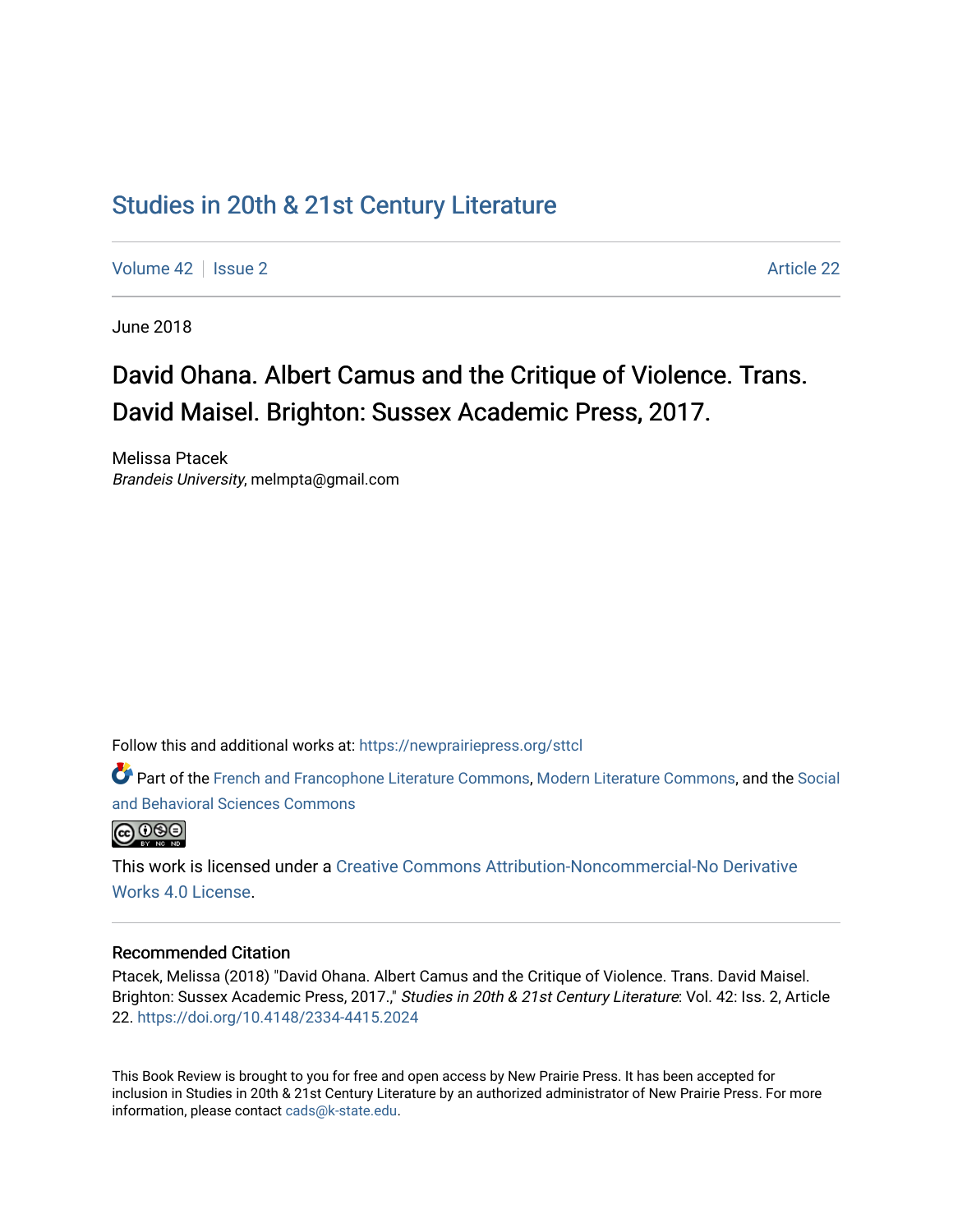### David Ohana. Albert Camus and the Critique of Violence. Trans. David Maisel. Brighton: Sussex Academic Press, 2017.

### Abstract

Review of David Ohana. Albert Camus and the Critique of Violence. Trans. David Maisel. Brighton: Sussex Academic Press, 2017. vi + 192 pp.

### Keywords

Albert Camus, violence, humanism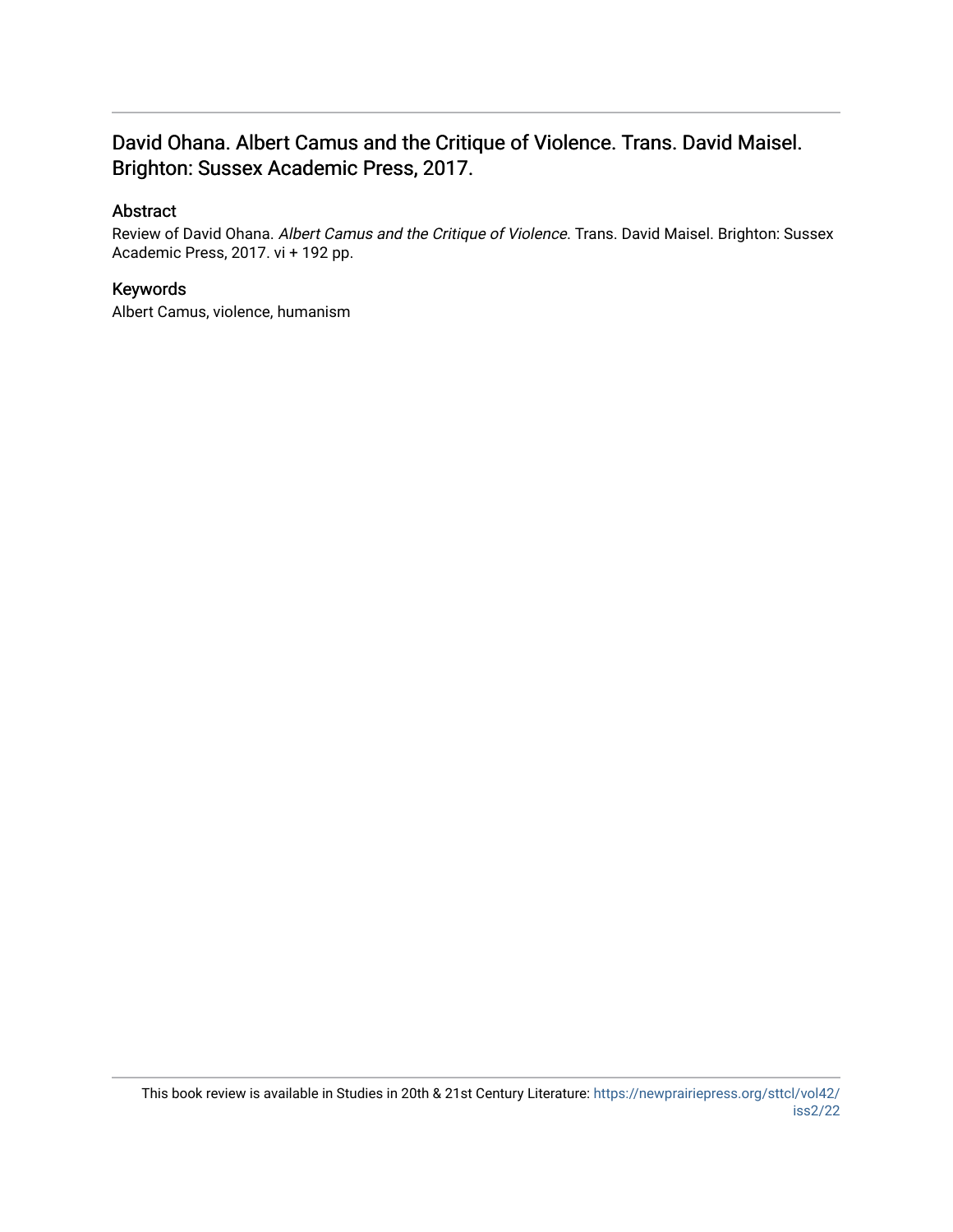David Ohana. *Albert Camus and the Critique of Violence*. Trans. David Maisel. Brighton: Sussex Academic Press, 2017. vi + 192 pp.

David Ohana's *Albert Camus and the Critique of Violence* begins with a truism: "The short life, works and intellectual outlook of Albert Camus were almost all connected with the question of violence" (1). The violence about which Camus wrote is well known, including war, revolution, totalitarianism, terrorism, and the death penalty. The book closes with personal revelations linking the author to Camus, whom he describes as an "inspiration for me" and an "inexhaustible store of insight" (158). Ohana here tells of his Moroccan birth in a town that Camus's father reportedly participated in conquering as a member of French colonial forces.

Ohana's structure—reflected in the main sections of the book—is that of "[t]hree main metaphors of western culture" through which Camus's understanding of violence will be discussed. These are the binding of Prometheus, the sacrifice of Isaac, and the crucifixion of Jesus (7). It is in the final section that Ohana discusses the idea of a distinctive "Mediterranean humanism," which might have served well as a stronger organizing principle of a book that is really an extended essay, with sections rather than chapters.

While Ohana's *Camus*, translated from Hebrew by David Maisel, examines several of Camus's novels, plays, and other works of literature, it is not a work of literary criticism; rather, the focus is on political analysis. Ohana brings in various less common interlocutors for Camus rather than concentrating on the traditional "usual suspect," Jean-Paul Sartre. As Ohana summarizes it, a long due "respect" is owed Camus for his (Promethean) humanism, his opposition to "abstract radicalism and all-justifying violence," and his "spontaneous, simple and succinct" responses to the problems of living freely and humanly in a world without intrinsic meaning or purpose (158). What Ohana most admires in Camus is that the French author took a brave and principled stance against violence and oppression and did so consistently, almost alone on many issues and in any case earlier than others, refusing to glorify violence as either privileged and/or necessary, or as an absolute or end in itself.

Ohana's heroic portrayal of Camus is due to the latter's rejection of "metaphysical temptations" (most notably of violence) and his insistence that humans must act in pursuit of justice without demand or expectation of redemption (religious or otherwise). They should thus, in this view, accept absurdity, chaos, and isolation even within human relationships and communities, while choosing a precisely measured middle between the extremes of victim and executioner; such a choice would be "rebellion," equidistant from the violence of both state authority, most especially in its totalitarian form, and of the revolutionary, who opts collectively or individually for unlimited means in pursuit of an ideological vision and/or self-fulfillment. Neither nihilistic (in his later view) nor utopian, Camus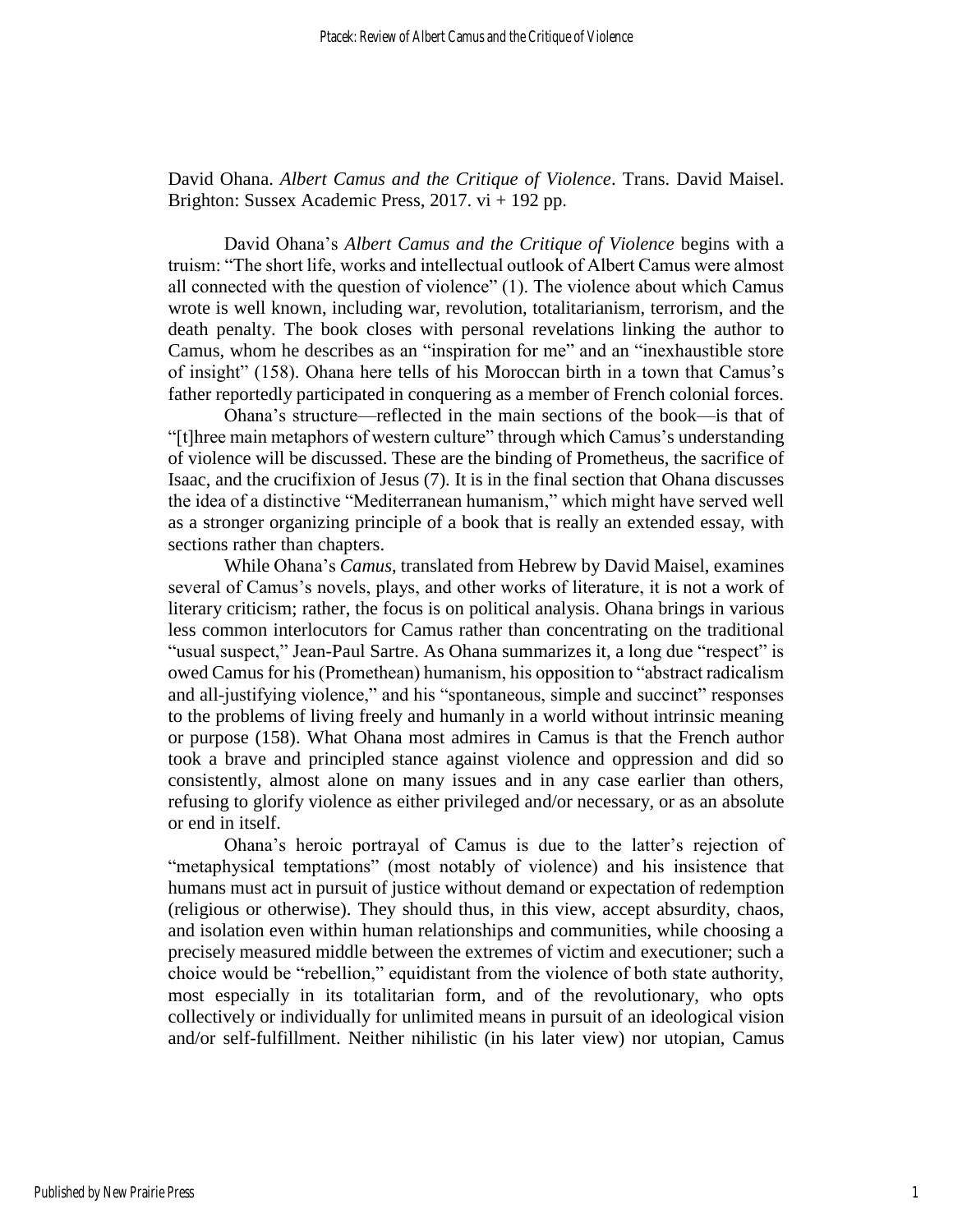encouraged moral action that respects both the rational and the sacred, avoiding the "sanctification of politics" that has emerged after the death of God and that exalts abstractions and absolutes over living human beings and valorizes "man" along with violence (of the ideological or political sort) as the successor to divine or transcendental violence.

Ohana shows us a Camus who, via World War II and the Holocaust especially, came to the position of "Promethean humanism." The bound Prometheus, who liberates himself, is a rejection of the sacrificed (associated with Isaac) and the crucified (associated with Jesus), though offering some aspects of these, and at the same time a rejection of their oppressors and ultimately killers. However, while offering a somewhat different framework for looking at Camus, Ohana's understanding of Camus is familiar. The more original framework he suggests for understanding Camus—that of Mediterranean humanism, which is non-nationalistic and stresses pluralism—is not especially developed in this essay. Ohana, a professor at an Israeli university, though, has written elsewhere of it and has established a program for its study. Indeed, in an earlier book, *Israel and Its Mediterranean Identity* (2011), Ohana had written about how "many Israelis" consider Camus in terms almost identical to how he here presents his personal feelings.

The book as a whole has a somewhat disjointed quality, with myriad themes and issues touched upon but often in a way that does not allow them to cohere fully with the larger tripartite structure announced at the start and reflected in section titles. Ohana moves in many directions, proposing categories and structures of analysis and raising issues, which are then often dropped. For example, in the book's title, Ohana alludes to Walter Benjamin's famous essay, "Critique of Violence" (*Zur Kritik der Gewalt*); yet, while Benjamin is discussed in the book, this discussion—like that of Hannah Arendt, described as the contemporary most aligned with Camus in his great contribution of an "ethics of limits"—is not recalled again in depth (only in passing). At times, it seems as if the author is cobbling together a wide-ranging set of ideas about Camus, resulting in occasionally repetitious material, re-organized perhaps from previous works, that is presented out of logical order. Moreover, certain instances of imprecise or awkward expression along with errors of fact occur, at least in the translated text (e.g., we learn that Camus's life "embraced" the violence of the early to mid-twentieth century (1) and in place of "Indochina" we read of "Indonesia" (77)), which as a result has a distinct hint of unreliability. It is unclear whether these errors are on the part of Ohana, Maisel, or the volume's editors. Along the same lines, there are citations missing where one would expect them, for example, following quotations by (unnamed) scholars.

Given his sense of connection to Camus, it is understandable that Ohana minimizes or justifies Camus's inconsistencies or what others might see as failures.